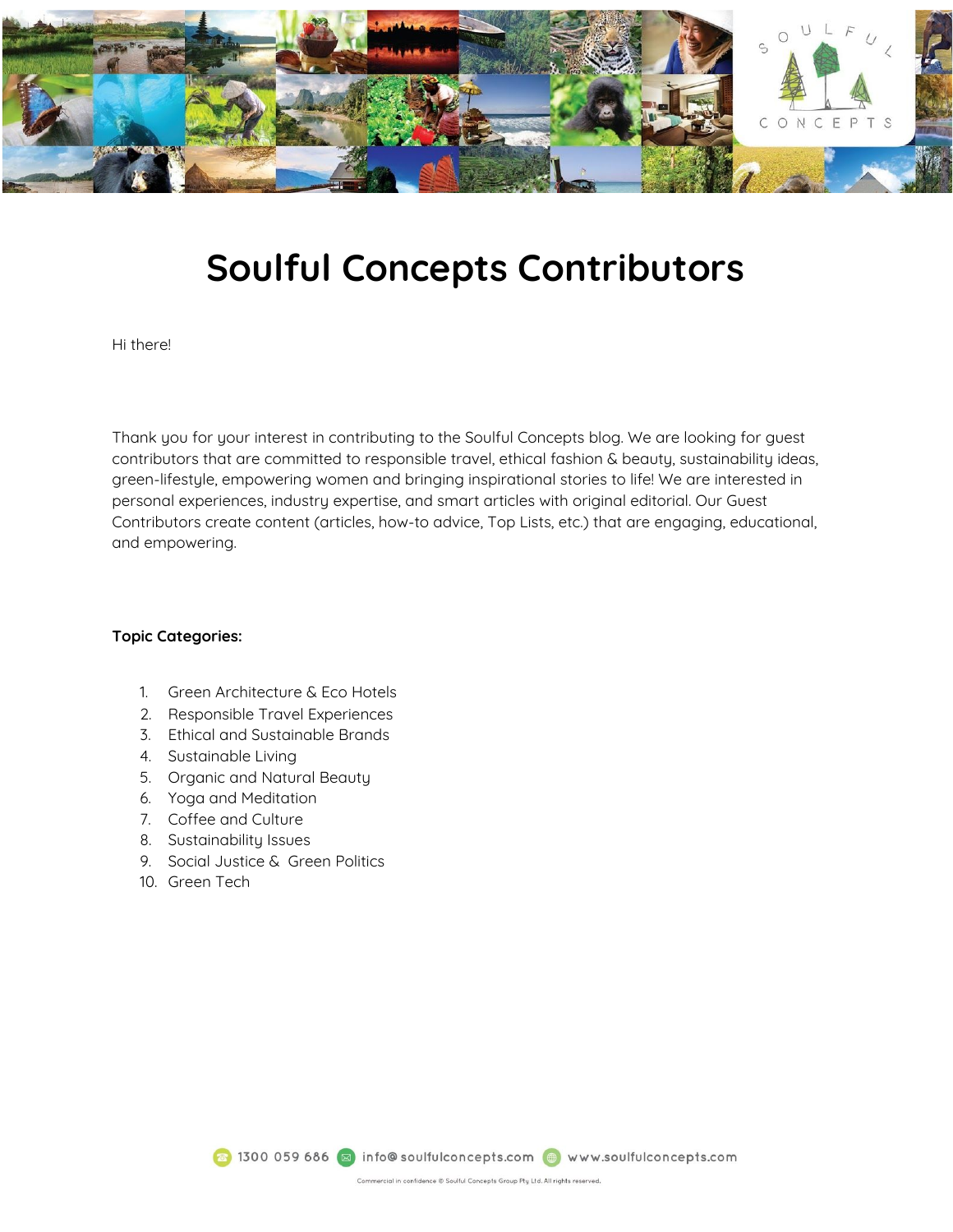

## **Who we're looking for:**

- Intelligent and creative writers to inform, engage, and inspire our readers, with strong writing and grammar skills.
- Experts in their field who want to share their expertise to an audience of conscious and sustainably-minded women

## **Guest Contribution Process:**

- Send 3 article pitches that align to your interests and our topic categories.
- If your article pitch is accepted, we will ask that you create your article and submit it. You will also need to send a short bio (2-3 sentences), title, website, location and social links to [info@soulfulconcepts.com](mailto:info@soulfulconcepts.com)
- Before submitting your article, please make sure you follow all Soulful Concepts editorial guidelines to increase the likelihood of having your article published. Guidelines for submission can be found here.
- Our Copywriter will review, edit and publish articles.
- An email will be sent notifying you once the article is published. It is expected that you share the article with your networks to improve chances of it being read and circulates on social media.

Please feel free to email us at [info@soulfulconcepts.com](mailto:info@soulfulconcepts.com) if you have any additional questions.